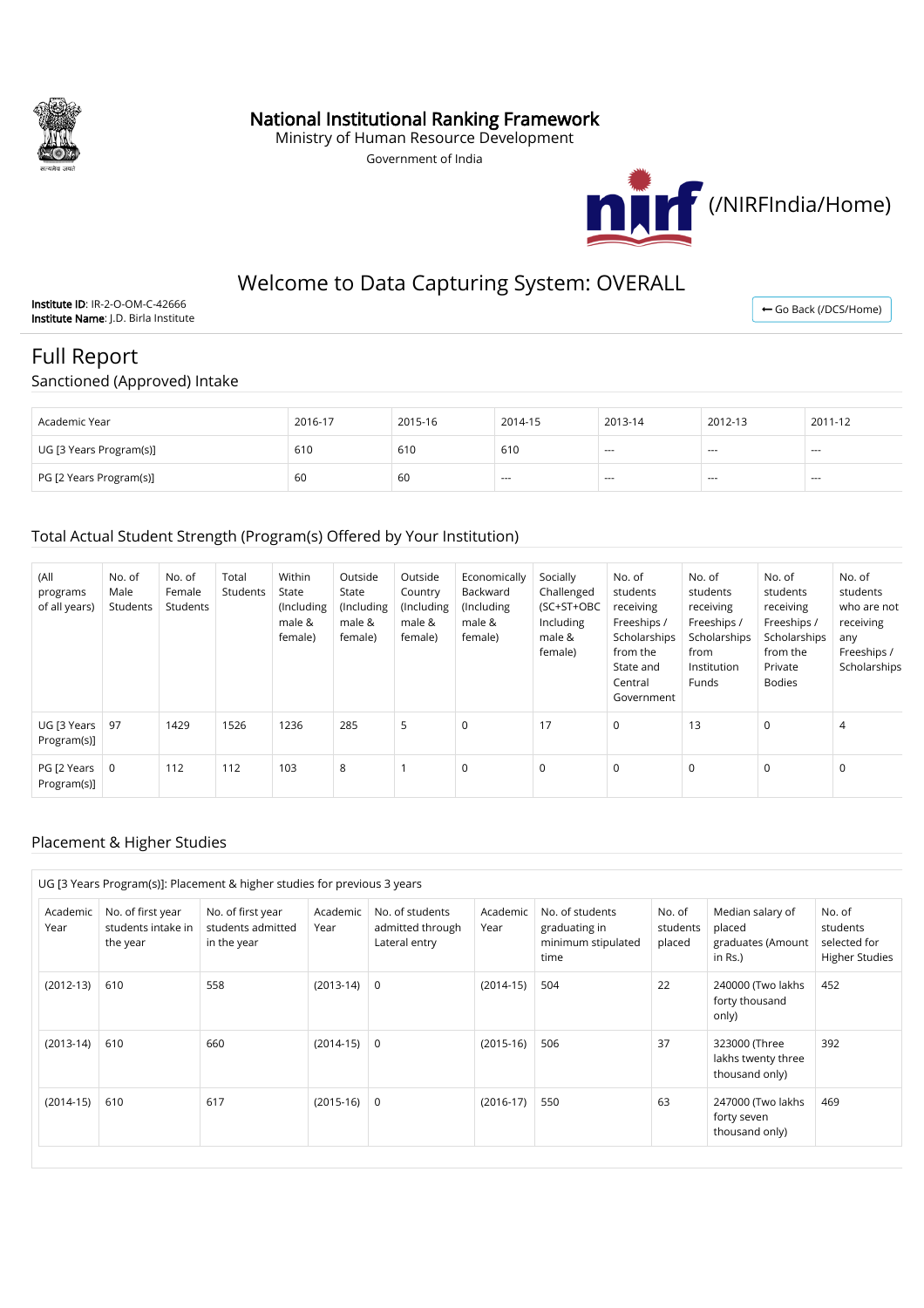|                  |                                                     | PG [2 Years Program(s)]: Placement & higher studies for previous 3 years |                  |                                                          |                              |                                                      |                                                   |
|------------------|-----------------------------------------------------|--------------------------------------------------------------------------|------------------|----------------------------------------------------------|------------------------------|------------------------------------------------------|---------------------------------------------------|
| Academic<br>Year | No. of first year<br>students intake in the<br>year | No. of first year<br>students admitted in<br>the year                    | Academic<br>Year | No. of students graduating<br>in minimum stipulated time | No. of<br>students<br>placed | Median salary of placed<br>graduates (Amount in Rs.) | No. of students<br>selected for Higher<br>Studies |
| $(2013-14)$      | 60                                                  | 37                                                                       | $(2014-15)$      | - 29                                                     | 0                            | 0 (Zero)                                             | 0                                                 |
| $(2014-15)$      | -60                                                 | 32                                                                       | $(2015-16)$ 27   |                                                          | $\Omega$                     | 0 (Zero)                                             | 0                                                 |
| $(2015-16)$      | 60                                                  | 52                                                                       | $(2016-17)$      | 47                                                       | 10                           | 199000 (One lakh ninety<br>nine thousand only)       | 0                                                 |
|                  |                                                     |                                                                          |                  |                                                          |                              |                                                      |                                                   |

#### Ph.D Student Details

| Ph.D (Student pursuing doctoral program till 2016-17; Students admitted in the academic year 2017-18 should no be entered here). |         |                       |         |             |  |  |
|----------------------------------------------------------------------------------------------------------------------------------|---------|-----------------------|---------|-------------|--|--|
|                                                                                                                                  |         | <b>Total Students</b> |         |             |  |  |
| Full Time                                                                                                                        |         | 0                     |         |             |  |  |
| Part Time                                                                                                                        |         | 0                     |         |             |  |  |
|                                                                                                                                  |         |                       |         |             |  |  |
| No. of Ph.D students graduated (including Integrated Ph.D)                                                                       |         |                       |         |             |  |  |
|                                                                                                                                  | 2016-17 |                       | 2015-16 | 2014-15     |  |  |
| Full Time                                                                                                                        | 0       |                       | 0       | 0           |  |  |
| Part Time                                                                                                                        | 0       |                       | 0       | $\mathbf 0$ |  |  |

#### Financial Resources: Utilised Amount for the Capital & Operational expenditure for previous 3 years

| <b>Financial Year</b>                                                                                                                               | 2016-17                                                                                           | 2015-16                                                                                  | 2014-15                                                                                        |
|-----------------------------------------------------------------------------------------------------------------------------------------------------|---------------------------------------------------------------------------------------------------|------------------------------------------------------------------------------------------|------------------------------------------------------------------------------------------------|
|                                                                                                                                                     | <b>Utilised Amount</b>                                                                            | <b>Utilised Amount</b>                                                                   | <b>Utilised Amount</b>                                                                         |
| Annual Capital Expenditure on Academic Activities and Resources (excluding expenditure on buildings)                                                |                                                                                                   |                                                                                          |                                                                                                |
| Library                                                                                                                                             | 339120 (Three lakhs thirty nine<br>thousand one hundred twenty<br>only)                           | 0 (Zero)                                                                                 | 0 (Zero)                                                                                       |
| New Equipment for Laboratories                                                                                                                      | 85909 (Eighty five thousand nine<br>hundred nine only)                                            | 2147972 (Twenty one lakhs forty<br>seven thousand nine hundred<br>seventy two only)      | 1484745 (Fourteen lakhs eighty<br>four thousand seven hundred<br>forty five only)              |
| <b>Engineering Workshops</b>                                                                                                                        | 0 (Zero)                                                                                          | $0$ (ZerO)                                                                               | 0 (Zero)                                                                                       |
| Studios                                                                                                                                             | 561571 (Five lakhs sixty one<br>thousand five hundred seventy<br>one only)                        | 3488803 (Thirty four lakhs eighty<br>eight thousand eight hundred<br>three only)         | 2546046 (Twenty five lakhs forty<br>six thousand forty six only)                               |
| Other expenditure on creation of Capital Assets (excluding<br>expenditure on Land and Building)                                                     | 5913099 (Fifty nine lakhs<br>thirteen thousand ninety nine<br>only)                               | 2484381 (Twenty Four Lakhs<br>eighty four thousand three<br>hundred eighty one only)     | 8913584 (Eighty Nine laks<br>thirteen thousand five hundred<br>eighty four only)               |
| Annual Operational Expenditure                                                                                                                      |                                                                                                   |                                                                                          |                                                                                                |
| Salaries (Teaching and Non Teaching staff)                                                                                                          | 67158501 (Six crores seventy<br>one lakhs fifty eight thousand<br>five hundred one only)          | 59021403 (Five crores ninety<br>lakhs twenty one thousand four<br>hundred three only)    | 48003153 (Four crores eighty<br>lakhs three thousand one<br>hundred fifty three only)          |
| Maintenance of Academic Infrastructure or consumables, other<br>running expenditures etc. (excluding maintenance of hostels and<br>allied services) | 44376524 (Four crores forty<br>three lakhs seventy six thousand<br>five hundred twenty four only) | 52065661 (Five crores twenty<br>lakhs sixty five thousand six<br>hundred sixty one only) | 43493830 (Four crores thirty<br>four lakhs ninety three thousand<br>eight hundred thirty only) |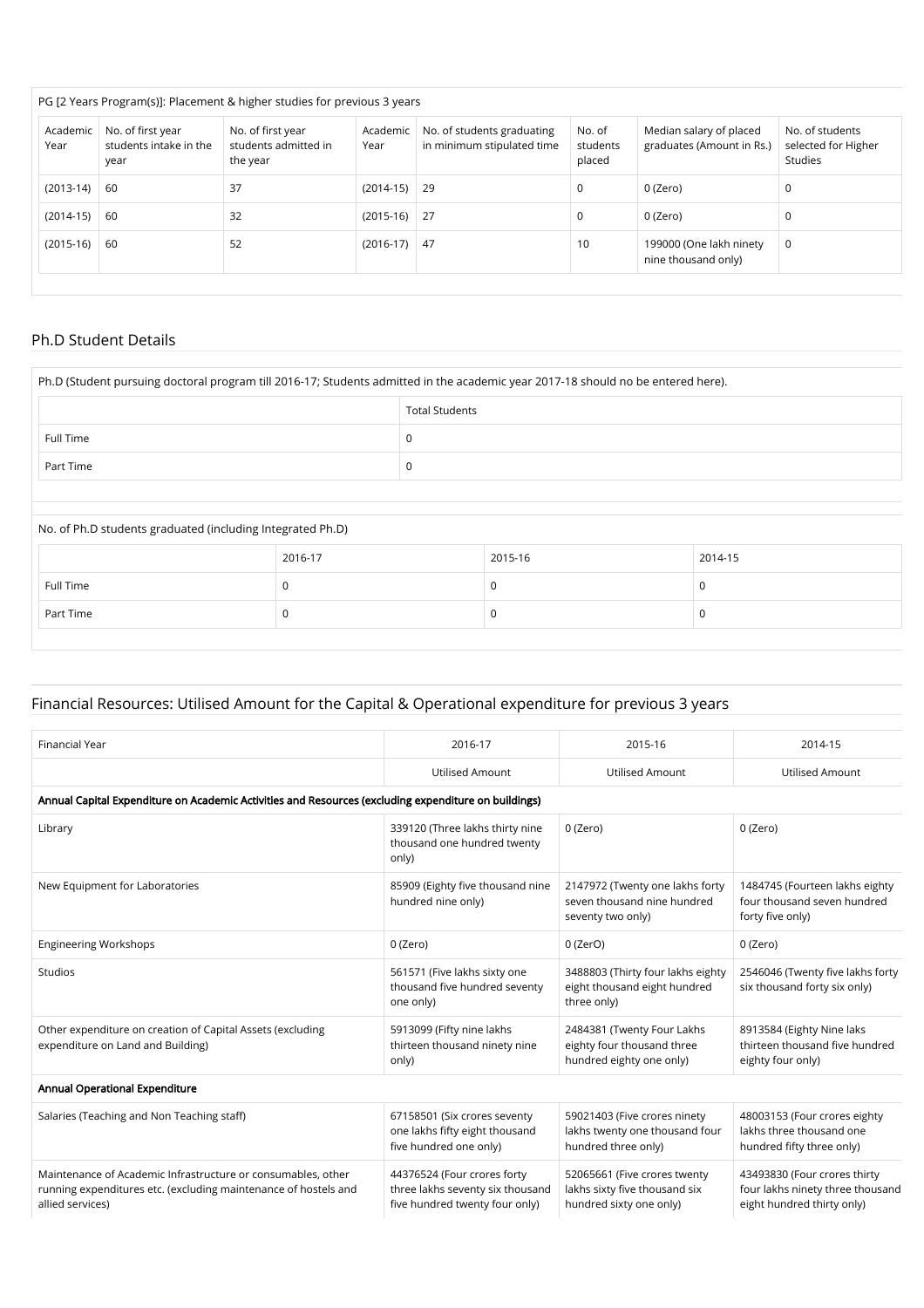| Financial Year                 | 2016-17                                                                      | 2015-16                                                                     | 2014-15                                                |
|--------------------------------|------------------------------------------------------------------------------|-----------------------------------------------------------------------------|--------------------------------------------------------|
|                                | Utilised Amount                                                              | Utilised Amount                                                             | Utilised Amount                                        |
| Seminars/Conferences/Workshops | 338551 (Three lakhs thirty eight<br>thousand five hundred fifty one<br>only) | 483245 (Four lakhs eighty three<br>thousand two hundred forty five<br>only) | 90221 (Ninety Thousand two<br>hundred twenty one only) |

## Earning From Patents(IPR)

| Financial Year                          | 2016-17 | 2015-16 | 2014-15 |
|-----------------------------------------|---------|---------|---------|
| Earning From Patents (Amount in Rupees) | л.      |         |         |
| Enter Amount in Words                   | Zero    | Zero    | Zero    |

#### Sponsored Research Details

| Financial Year                              | 2016-17                                                   | 2015-16                                         | 2014-15                                             |
|---------------------------------------------|-----------------------------------------------------------|-------------------------------------------------|-----------------------------------------------------|
| Total no. of Sponsored Projects             | ь                                                         | 10                                              | 10                                                  |
| Total no. of Funding Agencies               |                                                           |                                                 |                                                     |
| Total Amount Received (Amount in<br>Rupees) | 705866                                                    | 95630                                           | 137028                                              |
| Amount Received in Words                    | Seven lakhs five thousand eight hundred sixty<br>six only | Ninety Five thousand six hundred<br>thirty only | One lakh thirty seven thousand twenty<br>eight only |

#### Consultancy Project Details

| Financial Year                           | 2016-17 | 2015-16 | 2014-15 |
|------------------------------------------|---------|---------|---------|
| Total no. of Consultancy Projects        | 0       |         | 0       |
| Total no. of Client Organizations        | 0       |         | C       |
| Total Amount Received (Amount in Rupees) | 0       |         | C       |
| Amount Received in Words                 | Zero    | Zero    | Zero    |

## Executive Development Programs (Minimum one year duration)

| Financial Year                              | 2016-17 | 2015-16 | 2014-15 |
|---------------------------------------------|---------|---------|---------|
| Total no. of Executive Development Programs | U       |         | 0       |
| Total no. of Participants                   | υ       |         | U       |
| Total Annual Earnings (Amount in Rupees)    | U       |         | U       |
| <b>Total Annual Earnings in Words</b>       | Zero    | Zero    | Zero    |

## PCS Facilties: Facilities of physically challenged students

| 1. Do your institution buildings have Lifts/Ramps? | Yes, in all the buildings |
|----------------------------------------------------|---------------------------|
|----------------------------------------------------|---------------------------|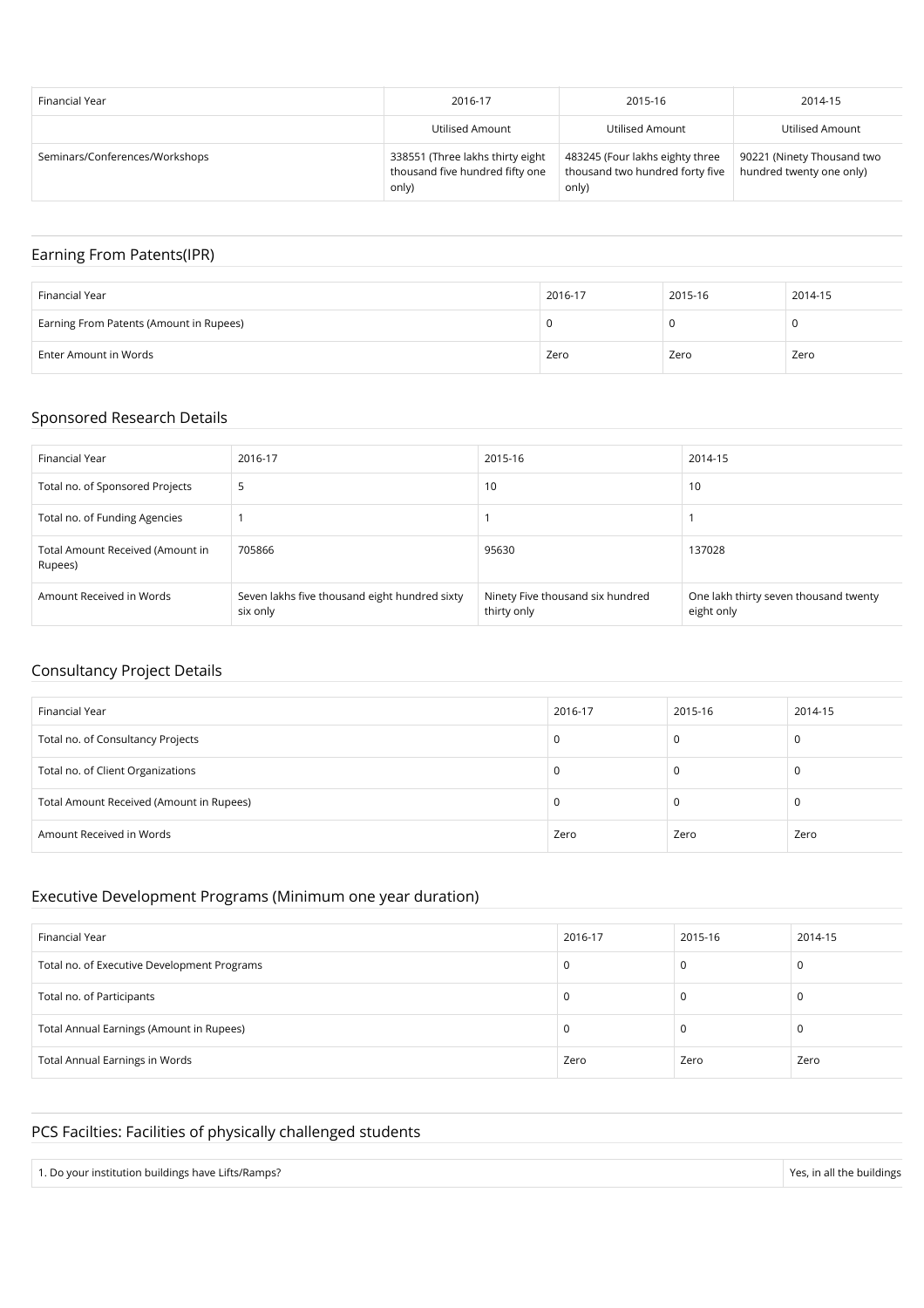2. Do your institution have provision for walking aids, includingwheelchairs and transportation from one building to another for handicapped students? Yes, in all the buildings

3. Do your institution buildings have specially designed toilets for handicapped students?

#### Faculty Details

| Srno           | Name                            | Age | Designation                                      | Gender | Qualification | Experience<br>(In Months) | Is<br>Associated<br>Last Year | Currently working<br>with institution? | Joining<br>Date     | Leaving<br>Date          | Association<br>type    |
|----------------|---------------------------------|-----|--------------------------------------------------|--------|---------------|---------------------------|-------------------------------|----------------------------------------|---------------------|--------------------------|------------------------|
| $\overline{1}$ | Dr Adrija Sarkar                | 34  | Assistant Professor                              | Female | Ph.D          | 50                        | Yes                           | Yes                                    | $03-02-$<br>2014    | $\overline{\phantom{a}}$ | Regular                |
| $\overline{2}$ | Dr Anindita Deb Pal             | 31  | Assistant Professor                              | Female | Ph.D          | 24                        | Yes                           | Yes                                    | 28-07-<br>2015      | $\overline{\phantom{a}}$ | Regular                |
| 3              | Dr Debiprasad<br>Bandyopadhyay  | 68  | Other                                            | Male   | Ph.D          | 541                       | Yes                           | Yes                                    | $01 - 02 -$<br>2011 | $\overline{\phantom{a}}$ | Adhoc /<br>Contractual |
| 4              | Dr Jayanta<br>Mukhopadhyaya     | 55  | Professor                                        | Male   | Ph.D          | 385                       | Yes                           | Yes                                    | $01 - 07 -$<br>2014 | $\overline{\phantom{a}}$ | Regular                |
| 5              | Dr Krishnakali<br>Bhattacharyya | 53  | <b>Assistant Professor</b>                       | Female | Ph.D          | 204                       | Yes                           | Yes                                    | $03-04-$<br>2001    | $\overline{\phantom{a}}$ | Regular                |
| 6              | Dr Manika Das                   | 46  | Assistant Professor                              | Female | Ph.D          | 120                       | Yes                           | Yes                                    | 14-08-<br>2015      | $\overline{\phantom{a}}$ | Regular                |
| $\overline{7}$ | Dr Manjishtha<br>Maitra         | 42  | Assistant Professor                              | Female | Ph.D          | 145                       | Yes                           | Yes                                    | 06-08-<br>2014      | $\overline{\phantom{a}}$ | Regular                |
| 8              | Dr Manodip Ray<br>Chaudhuri     | 45  | Dean / Principal / Director<br>/ Vice Chancellor | Male   | Ph.D          | 222                       | No                            | Yes                                    | $01 - 11 -$<br>2017 | $\overline{\phantom{a}}$ | Adhoc /<br>Contractual |
| 9              | Dr Mohula Mullick               | 32  | <b>Assistant Professor</b>                       | Female | Ph.D          | 12                        | No                            | No                                     | $03-07-$<br>2017    | 18-09-<br>2017           | Regular                |
| 10             | Dr Namrata<br>Maheshwari        | 37  | Assistant Professor                              | Female | Ph.D          | 108                       | Yes                           | Yes                                    | $04-07-$<br>2015    | $\overline{\phantom{a}}$ | Regular                |
| 11             | Dr Priya Shukla                 | 31  | Assistant Professor                              | Female | Ph.D          | $\mathbf{1}$              | No                            | Yes                                    | $03-07-$<br>2017    | $\overline{\phantom{a}}$ | Regular                |
| 12             | Dr Rachana<br>Kejriwal          | 38  | Assistant Professor                              | Female | Ph.D          | 132                       | Yes                           | No                                     | $11-07-$<br>2006    | 15-09-<br>2017           | Regular                |
| 13             | Dr Ranjan<br>Bhardwaj           | 35  | Assistant Professor                              | Male   | Ph.D          | 120                       | Yes                           | Yes                                    | $01 - 08 -$<br>2014 | $\overline{\phantom{a}}$ | Regular                |
| 14             | Dr Rishiparna Guha              | 33  | <b>Assistant Professor</b>                       | Female | Ph.D          | 84                        | Yes                           | Yes                                    | 08-07-<br>2016      | $\overline{\phantom{a}}$ | Regular                |
| 15             | Dr Shrabanti Pal                | 39  | Assistant Professor                              | Female | Ph.D          | 108                       | Yes                           | No                                     | $10 - 06 -$<br>2013 | $07-11-$<br>2016         | Regular                |
| 16             | Dr Shweta Tuteja                | 39  | <b>Assistant Professor</b>                       | Female | Ph.D          | 102                       | Yes                           | Yes                                    | $03-07-$<br>2009    | $\overline{\phantom{a}}$ | Regular                |
| 17             | Dr Soma Sinha Roy               | 44  | Assistant Professor                              | Female | Ph.D          | 183                       | Yes                           | Yes                                    | $02 - 01 -$<br>2017 |                          | Regular                |
| 18             | Mr Anupam Purkait               | 33  | Assistant Professor                              | Male   | <b>MCA</b>    | 109                       | Yes                           | Yes                                    | $01-07-$<br>2015    | $\overline{\phantom{a}}$ | Regular                |
| 19             | Mr Bhargav<br>Majumdar          | 51  | Assistant Professor                              | Male   | <b>MBA</b>    | 349                       | Yes                           | Yes                                    | $01 - 08 -$<br>2012 | $\overline{\phantom{a}}$ | Regular                |
| 20             | Mr Debjyoti Dey                 | 27  | Assistant Professor                              | Male   | M.COM         | 24                        | Yes                           | Yes                                    | $25-07-$<br>2016    | ---                      | Regular                |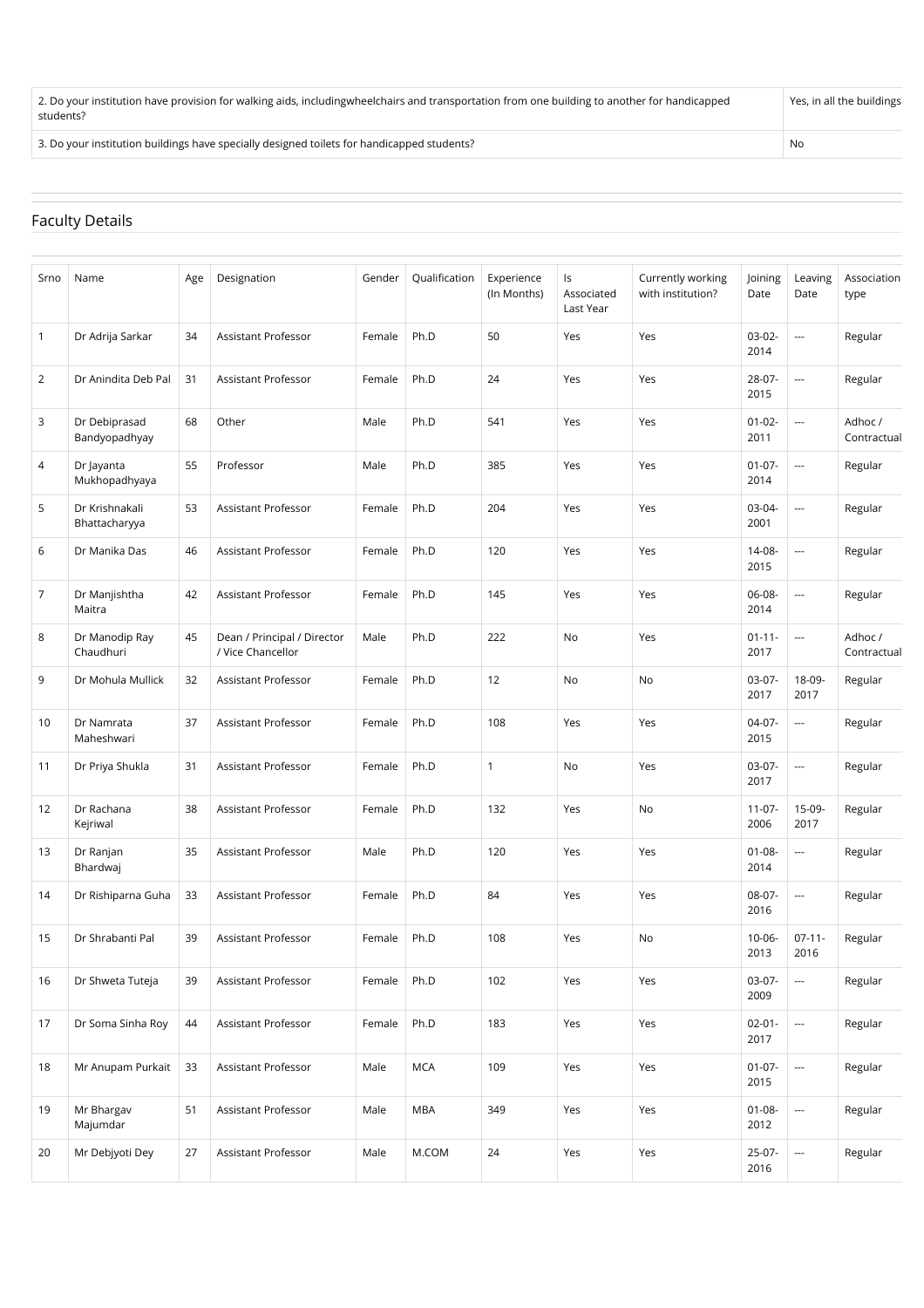| 21 | Mr Madan Mohan<br>Dutta     | 51 | Assistant Professor        | Male   | <b>MBA</b> | 287          | Yes | Yes | $01 - 09 -$<br>2009 | ---                      | Regular                |
|----|-----------------------------|----|----------------------------|--------|------------|--------------|-----|-----|---------------------|--------------------------|------------------------|
| 22 | Mr Monojit Dutta            | 26 | Assistant Professor        | Male   | M.COM      | 12           | Yes | Yes | $11-07-$<br>2016    | ---                      | Adhoc /<br>Contractual |
| 23 | Mr Soumajit Adhya           | 32 | Other                      | Male   | M.Sc.      | 96           | Yes | Yes | $02 - 02 -$<br>2009 | ---                      | Regular                |
| 24 | Mr Subhendra Nath<br>Barik  | 34 | Other                      | Male   | <b>MCA</b> | 137          | Yes | Yes | $13-02-$<br>2006    | ---                      | Regular                |
| 25 | Mr Sumanta<br>Bhattacharrya | 44 | Assistant Professor        | Male   | M.Sc.      | 247          | Yes | Yes | $01 - 08 -$<br>2009 | ---                      | Regular                |
| 26 | Mr Swapnateet<br>Saha       | 40 | Assistant Professor        | Male   | M.Sc.      | 180          | Yes | Yes | 10-08-<br>2016      | ---                      | Regular                |
| 27 | Mr Tapobrata Ray            | 47 | Assistant Professor        | Male   | M.A        | 259          | Yes | Yes | $01 - 11 -$<br>2003 | ---                      | Regular                |
| 28 | Mrs A S<br>Manjulakshmi     | 48 | Assistant Professor        | Female | M. Phil    | 300          | Yes | Yes | $11 - 11 -$<br>2006 | ---                      | Regular                |
| 29 | Mrs Amita Dutta             | 57 | Assistant Professor        | Female | M.A        | 396          | Yes | Yes | $06-11-$<br>1984    | $\overline{\phantom{a}}$ | Regular                |
| 30 | Mrs Atri<br>Chakraborty     | 55 | Assistant Professor        | Female | <b>MBA</b> | 108          | Yes | No  | $08 - 01 -$<br>2008 | 20-06-<br>2017           | Regular                |
| 31 | Mrs Basudha<br>Mukhopadhyay | 42 | Assistant Professor        | Female | M. Phil    | 120          | Yes | Yes | 09-07-<br>2007      | $\overline{\phantom{a}}$ | Regular                |
| 32 | Mrs Debolina<br>Chatterjee  | 30 | Assistant Professor        | Female | M.A        | 6            | No  | Yes | $17-07-$<br>2017    | ---                      | Regular                |
| 33 | Mrs Ishita Biswas           | 36 | Assistant Professor        | Female | M.Sc.      | 134          | Yes | Yes | $17-07-$<br>2007    | $\overline{a}$           | Regular                |
| 34 | Mrs Khushboo<br>Singh       | 25 | Assistant Professor        | Female | M.Arch.    | 25           | No  | Yes | 04-09-<br>2017      | ---                      | Adhoc /<br>Contractual |
| 35 | Mrs Monalika Dey            | 36 | <b>Assistant Professor</b> | Female | <b>MBA</b> | 96           | No  | Yes | $06-11-$<br>2017    | ---                      | Regular                |
| 36 | Mrs Punam Mehra             | 50 | Assistant Professor        | Female | M.Sc.      | 264          | Yes | Yes | $15 - 11 -$<br>1995 | $\overline{\phantom{a}}$ | Regular                |
| 37 | Mrs Roshmi<br>Banerjee      | 48 | Assistant Professor        | Female | M.Arch.    | 252          | Yes | Yes | 09-08-<br>2010      | $\sim$                   | Regular                |
| 38 | Mrs Samita Gupta            | 43 | <b>Assistant Professor</b> | Female | M.Sc.      | 252          | Yes | Yes | $01 - 07 -$<br>1997 | $\overline{\phantom{a}}$ | Regular                |
| 39 | Mrs Satadruti<br>Banerji    | 29 | Assistant Professor        | Female | M.COM      | $\mathbf{1}$ | No  | Yes | 04-07-<br>2017      | ---                      | Regular                |
| 40 | Mrs Smita Parekh            | 57 | Assistant Professor        | Female | M.Sc.      | 432          | Yes | Yes | $01 - 08 -$<br>1981 | $\overline{\phantom{a}}$ | Regular                |
| 41 | Mrs Sucharita Sinha         | 46 | Assistant Professor        | Female | M. Phil    | 72           | Yes | Yes | 03-08-<br>2015      | $\overline{\phantom{a}}$ | Regular                |
| 42 | Ms Seema Lall               | 37 | Assistant Professor        | Female | <b>MBA</b> | 139          | Yes | Yes | 18-06-<br>2015      | $\hspace{0.05cm}\ldots$  | Regular                |
| 43 | Ms Aashna Doshi             | 24 | Assistant Professor        | Female | M.Sc.      | $\mathbf{1}$ | No  | Yes | $17-07-$<br>2017    | $\sim$                   | Adhoc /<br>Contractual |
| 44 | Ms Angana<br>Banerjee       | 26 | Assistant Professor        | Female | M.Sc.      | $6\,$        | Yes | No  | 03-08-<br>2016      | $11-02-$<br>2017         | Adhoc /<br>Contractual |
| 45 | Ms Damajeet Kaur            | 29 | Assistant Professor        | Female | M.Sc.      | 48           | Yes | Yes | $12 - 02 -$<br>2013 | $\hspace{0.05cm}\ldots$  | Regular                |
| 46 | Ms Divya Garg               | 25 | Assistant Professor        | Female | M.Sc.      | 12           | Yes | No  | $02 - 02 -$<br>2016 | 15-07-<br>2017           | Adhoc /<br>Contractual |